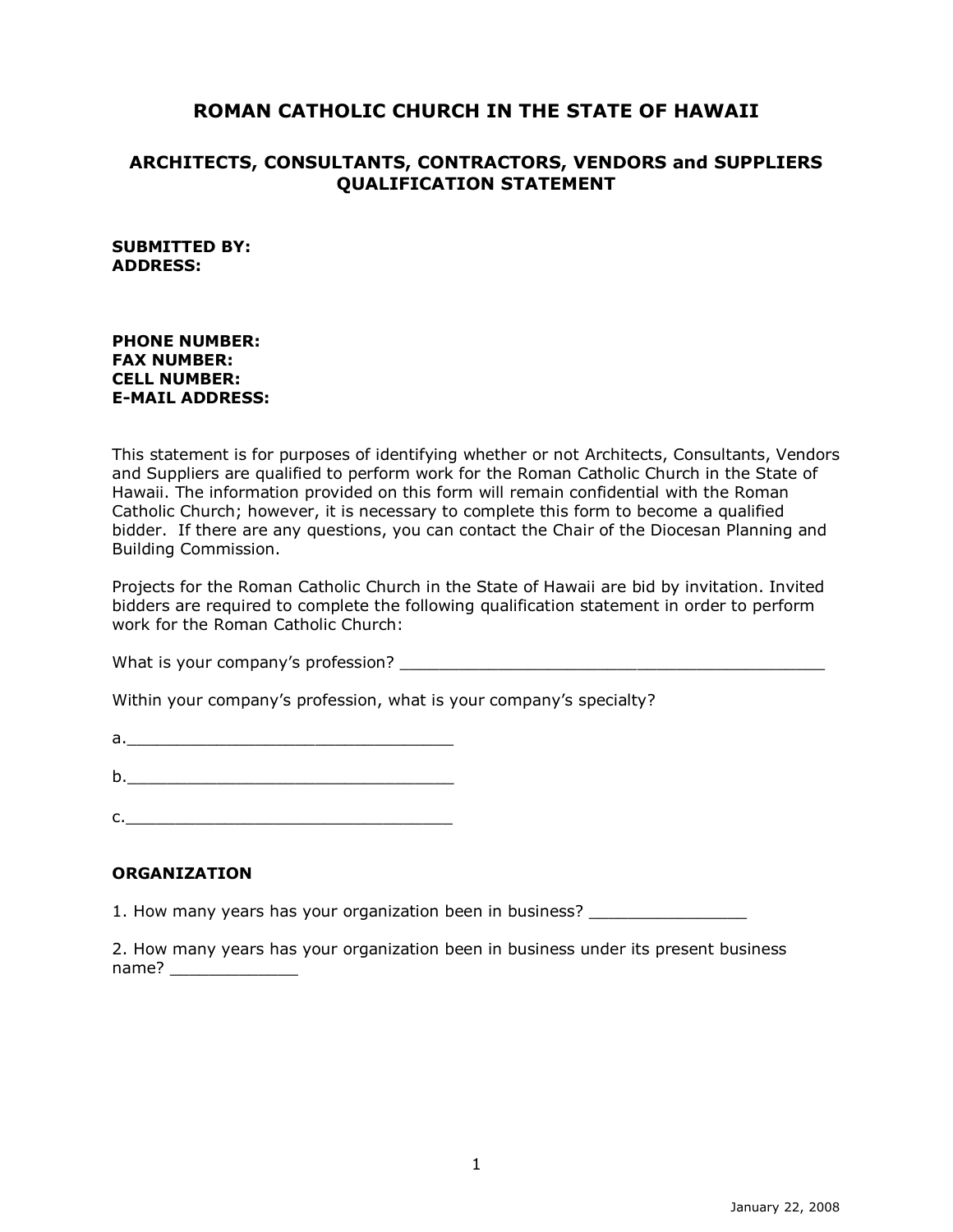|                                          | <b>Organizational Information</b> |                                  |             |                       |
|------------------------------------------|-----------------------------------|----------------------------------|-------------|-----------------------|
| Type of<br>Organization:<br>(CIRCLE ONE) | Corporation                       | Limited Liability<br>Corporation | Partnership | Other<br>(list below) |
| Date of<br>Organization:                 |                                   |                                  |             |                       |
| State of<br>Organization:                |                                   |                                  |             |                       |
| President's/Owner's<br>Name:             |                                   |                                  |             |                       |
| Vice President's<br>Name(s):             |                                   |                                  |             |                       |
| Other Information:                       |                                   |                                  |             |                       |

If your company has not always been structured as the type of organization circled above, please note the difference in the "Other Information" space provided.

3. If your organization is other than those listed above, describe it and name the principals.

4. How many employees does your company employ? \_\_\_\_\_\_\_\_\_\_\_\_\_\_\_\_\_\_\_\_\_\_\_\_\_\_\_\_\_\_\_\_

a. Office Personnel

b. Field Personnel-Foreman, Engineers, Draftsmen \_\_\_\_\_\_\_\_\_\_\_\_\_\_\_

- c. Journeyman \_\_\_\_\_\_\_\_\_\_\_\_\_\_\_\_\_\_\_
- d. Apprentices \_\_\_\_\_\_\_\_\_\_\_\_\_\_\_\_\_\_\_
- e. Other \_\_\_\_\_\_\_\_\_\_\_\_\_\_\_\_\_\_\_\_\_\_\_\_
- 5. Are you signatory to any unions? If so, please list the unions
	- a.\_\_\_\_\_\_\_\_\_\_\_\_\_\_\_\_\_\_\_\_\_\_\_\_\_\_\_\_\_\_\_\_\_\_\_\_\_
	- $b.$
	- $c.$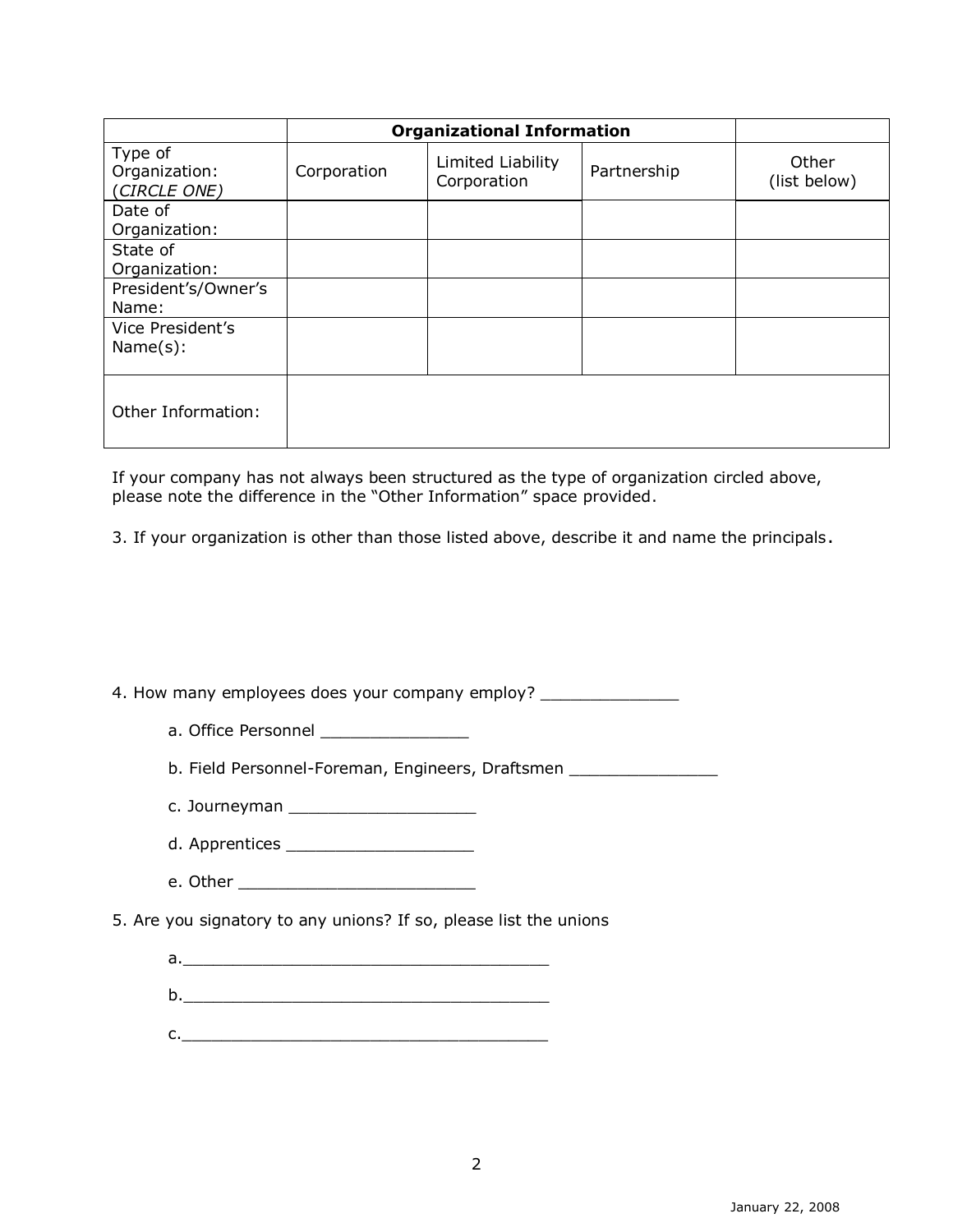## **EXPERIENCE**

|  |  | 1. What monetary amount of work has your company performed in the last five (5) years? |  |  |  |  |  |  |
|--|--|----------------------------------------------------------------------------------------|--|--|--|--|--|--|
|--|--|----------------------------------------------------------------------------------------|--|--|--|--|--|--|

|        |            | Year: ________________ \$________________                                                                                                                                                          |  | Year: _________________ \$_________________                                               |           |     |
|--------|------------|----------------------------------------------------------------------------------------------------------------------------------------------------------------------------------------------------|--|-------------------------------------------------------------------------------------------|-----------|-----|
|        |            | $Year:$ $$$<br>Year: _______________ \$__                                                                                                                                                          |  | Year: ______________ \$______                                                             |           |     |
|        | employees. |                                                                                                                                                                                                    |  | 2. List the categories of work that your organization normally performs with its own      |           |     |
|        |            |                                                                                                                                                                                                    |  |                                                                                           |           |     |
|        |            |                                                                                                                                                                                                    |  | 3. List trade categories in which your organization is legally qualified to do business.  |           |     |
|        |            |                                                                                                                                                                                                    |  |                                                                                           |           |     |
|        |            |                                                                                                                                                                                                    |  | 4. List the categories of work your organization typically subcontracts to other vendors. |           |     |
|        |            |                                                                                                                                                                                                    |  |                                                                                           |           |     |
|        | details):  |                                                                                                                                                                                                    |  | 5. Claims and suits (If the answer to any of the questions below is yes, please attach    |           |     |
|        |            | a. Has your organization ever failed to complete any work awarded to it?<br>b. Are there any judgments, claims, arbitration proceedings or suits pending                                           |  | J.                                                                                        | Yes       | No. |
|        |            | or outstanding against your organization or its officers?<br>c. Has your organization filed any law suits or requested arbitration with                                                            |  |                                                                                           | Yes<br>ä, | No  |
|        |            | regard to construction contracts within the last five years?                                                                                                                                       |  |                                                                                           | Yes       | No  |
|        |            | d. In the past five years, has your company or any of its key personnel<br>been investigated for or found to have committed an OSHA violation?                                                     |  |                                                                                           | Yeş       | No  |
|        |            |                                                                                                                                                                                                    |  | If Yes, list date(s) and nature of incident(s) (attach additional sheets if needed):      |           |     |
|        |            |                                                                                                                                                                                                    |  |                                                                                           |           |     |
|        |            |                                                                                                                                                                                                    |  |                                                                                           |           |     |
|        |            |                                                                                                                                                                                                    |  |                                                                                           |           |     |
|        |            | e. In the past five years, has your company or any of its key people been                                                                                                                          |  | investigated for or found to have committed a violation of any labor laws?                | Yes       | No. |
|        |            | f. In the past five years, has your company or any of its key people been<br>investigated for or found to have committed a violation of State, Federal, or<br>local environmental protection laws? |  |                                                                                           | Yeş       | No  |
| years: |            |                                                                                                                                                                                                    |  | g. List your workman's compensation experience modification rate (EMR) for the last four  |           |     |

2007 \_\_\_\_\_\_\_ 2006 \_\_\_\_\_\_\_ 2005 \_\_\_\_\_\_\_\_ 2004 \_\_\_\_\_\_\_\_